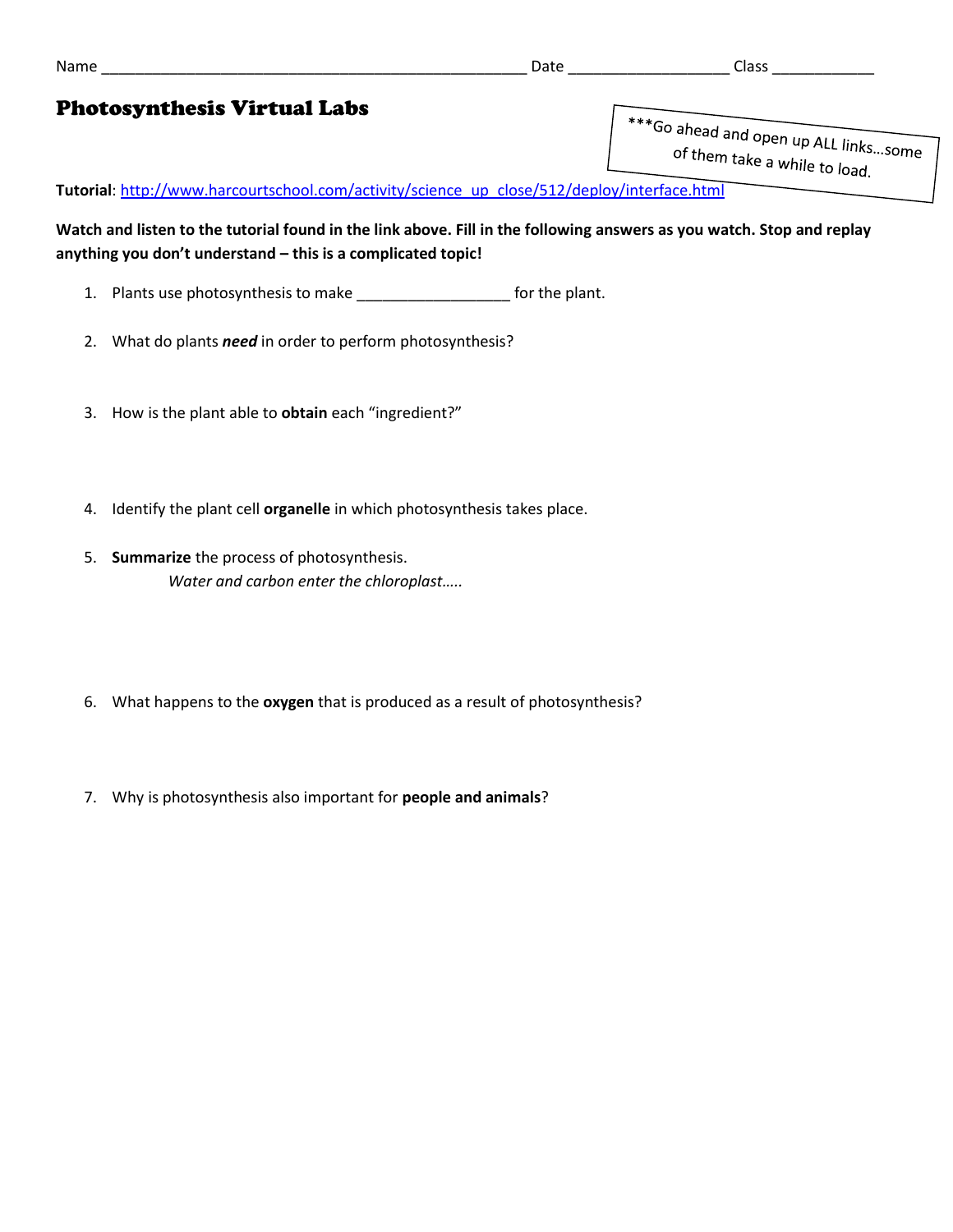**Bubbles are given off by the plant through photosynthesis. By measuring the rate at which the bubbles are produced it is possible to tell how fast the plant is photosynthesizing. Read and follow the directions on how to use this lab simulator. Press start and record the bubbles per minute for each of the following light distances. Then graph your data (be sure to label each axis)!**

|                 |                | Y Axis |  |
|-----------------|----------------|--------|--|
| Light           | <b>Bubbles</b> |        |  |
| <b>Distance</b> | per            |        |  |
| (cm)            | minute         |        |  |
| 100             |                |        |  |
| 120             |                |        |  |
| 150             |                |        |  |
| 180             |                |        |  |
| 200             |                |        |  |

- X Axis
- 8. Based on your data, draw a conclusion regarding how **light intensity** affects the rate of photosynthesis.

**Virtual Lab #2** - <http://www.kscience.co.uk/animations/photolab.swf>

**In this lab, you will be experimenting with how different variables affect the rate of photosynthesis.**

- 9. Set the **thermometer to 25°C** (Room Temperature) and the **light intensity to 20**.
	- a. What were the bubbles per minute at this setting? **\_\_\_\_\_\_ bpm**
	- b. Now increase the CO2 available to the elodea. What were your bubbles per minute? **\_\_\_\_\_\_ bpm**
	- c. Based on your data, how does the amount of **available CO2** affect the rate of photosynthesis?